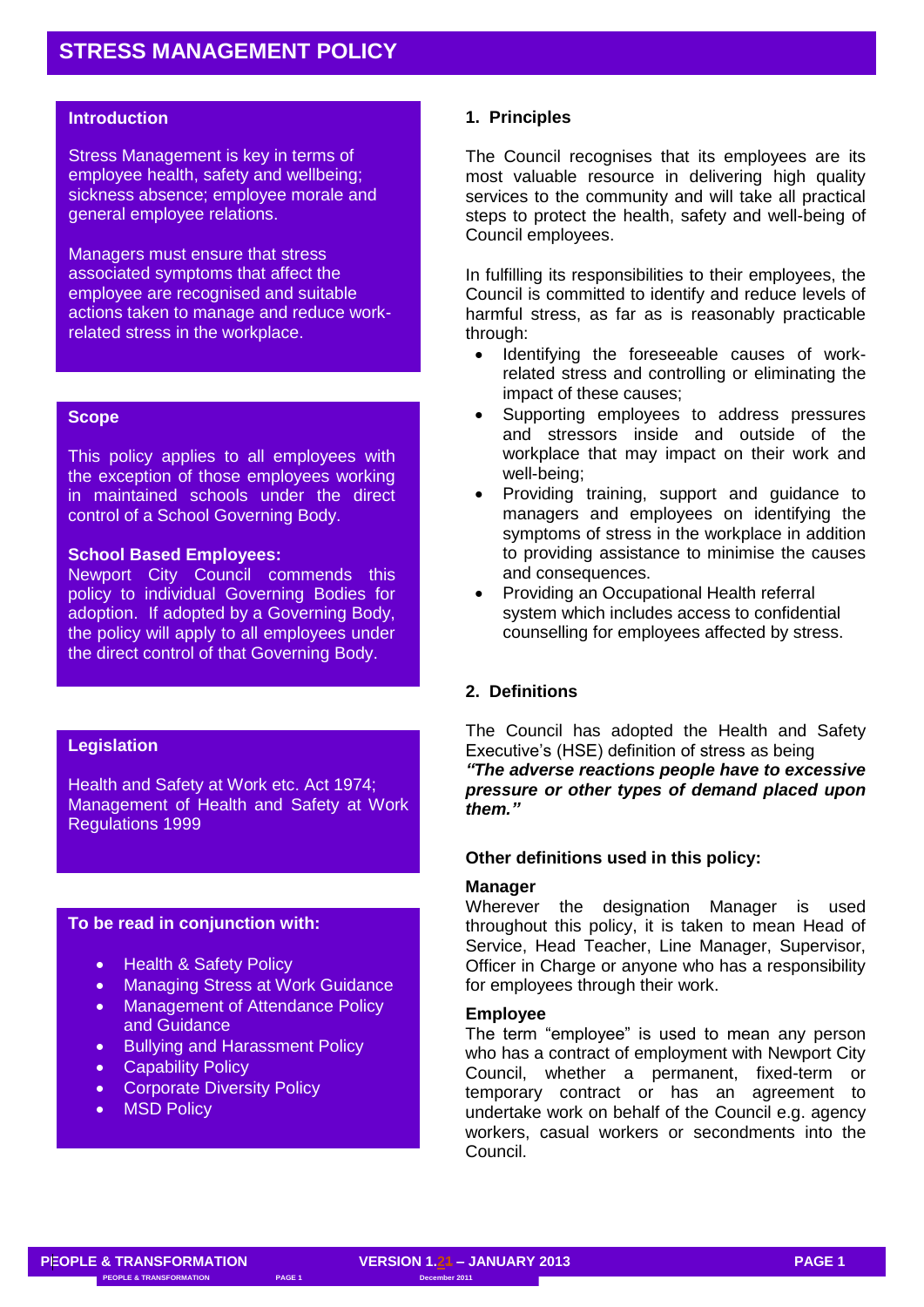# **3. Responsibilities**

This section provides the roles and responsibilities of all individuals involved in the management of stress. Employees have a responsibility to comply with health and safety legislation and the provisions within this Policy. Failure to do so could result in personal and/or corporate liability.

## **The Chief Executive:**

• has overall responsibility for ensuring compliance with this policy within Newport City Council, and as such will support Service Areas, Managers and Teams to address work-related stress throughout the Authority.

## **Strategic Directors:**

 have responsibility to ensure compliance with this policy within Newport City Council, and as such will support Service Areas, Managers and Teams to address work-related stress throughout the Authority.

# **Heads of Service:**

- have responsibility for ensuring the implementation of this policy in their service areas;
- will ensure all line managers and supervisors attend appropriate training courses, and this to be monitored;
- will ensure the risk assessment process in relation to the management of stress is implemented;
- will allocate suitable and sufficient resources to implement this policy;
- will liaise with the HR and H&S teams in monitoring the implementation of the policy in their service area;
- will ensure consultation processes are implemented with employees and Trade Unions, particularly during periods of change for example via the Employee Joint Liaison Group.

# **Managers including all employees who have a supervisory role:**

- have responsibility for ensuring the implementation of this policy in their team;
- conduct the relevant risk assessments and implement any recommendations identified in accordance with the policy;
- must attend Stress Awareness and Stress Assessment training;
- ensure employees receive appropriate and relevant Stress training;
- ensure good communication between management and employees, particularly where there are organisational and procedural changes;
- ensure, where possible, employees are provided with meaningful developmental and consultation opportunities for example via regular Supervision, 1-2-1 meetings and Your Review;
- ensure that bullying and harassment is not tolerated;
- provide additional support to an employee who is experiencing non work-related stress e.g. bereavement or separation, as required:
- monitor the Team's sickness absence in accordance with the Council's Management of Attendance Policy and work with Occupational Health to manage the employee's recovery appropriately including any return to work strategy.

## **Employees:**

- understand and be aware of the Council's Stress Management Policy
- complete the relevant Stress Awareness training;
- identify and recognise any potential causes of stress for yourself or your colleagues and work with management to reduce their effect;
- assist your manager in tackling stress in the workplace and support initiatives and solutions;
- support colleagues known to be experiencing work related stress;

# **Human Resources:**

- provide guidance to line managers and employees on the policy;
- provide specialist advice and facilitate training on stress;